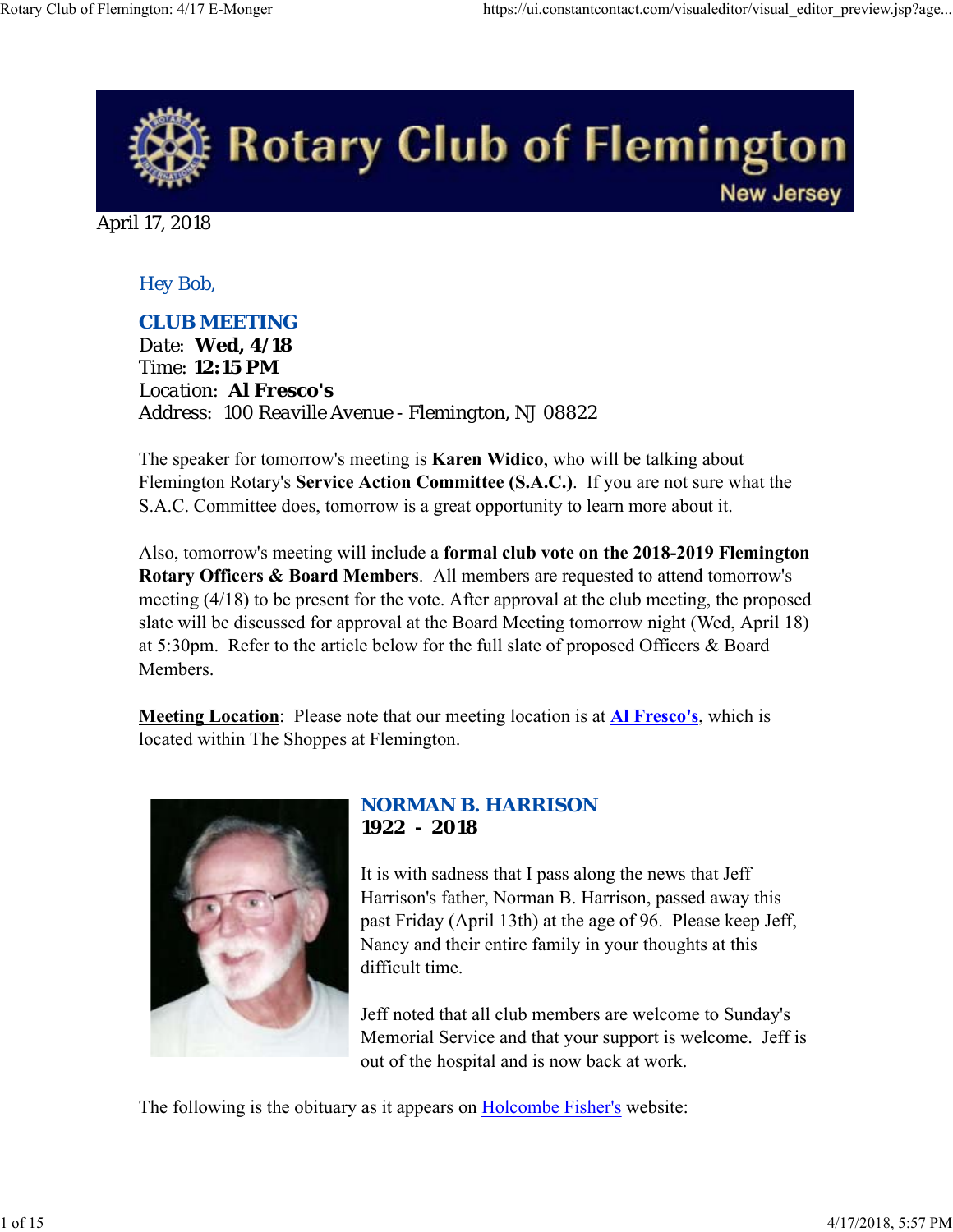# **Obituary for NORMAN B. HARRISON March 17, 1922 - April 13, 2018**

**Norman B. Harrison**, age 96 years, died Friday, April 13, 2018 at Pine Run Health Center in Doylestown PA .

Born March 17, 1922 in Bolton, England, Norman was the son of the late William and Jane (Beddows) Harrison. After moving to the United States at 14 months, he served in the United States Navy as a weatherman in the South Pacific during World War II. After returning home from his service, he was employed by the New Jersey Bell System, and later retired from AT&T as a District Manager.

Norman and his wife, Ruth, moved to Hunterdon County in 1969 to raise their family until moving to Vermont in 1986. They remained there until 2015 when they moved to Doylestown.

After retirement, Norman and Ruth grew grape vines in Hunterdon County, he was a St. Louis Cardinals baseball fan and enjoyed jazz music.

Norman is survived by his wife Ruth (Beam) Harrison, his daughter and son-in-law, Cindy and George Paieda of Flemington NJ, his son and daughter-in-law Jeffrey and Nancy Harrison of Stockton NJ, and his granddaughter, Olivia of Stockton NJ.

A memorial service will be held at 3:30 pm on Sunday, April 22, 2018 at **Trinity Episcopal Church**, Route 263, in Solebury PA. A reception will follow at the church.

Funeral arrangements are under the direction of Holcombe-Fisher Funeral Home, 147 Main Street, Flemington NJ.

In lieu of flowers, memorial contributions in Norman's name may be made to either M.A.D.D., 408 E. 4th Street #106, Bridgeport, PA 19405 or to Smile Train, PO Box 96231, Washington, DC 20090-6231.

For further information or to leave an online condolence, please visit www.holcombefisher.com.

To send flowers or a remembrance gift to the family of Norman B. Harrison, please visit our Tribute Store.

#### *BOARD MEETING*

#### **Wednesday, 4/18 at 5:30pm**

The next Board Meeting will be held tomorrow night (**Wed, 4/18**) from 5:30-6:30 pm. The meeting will be held in Kim Metz's Conference Room at the Hunterdon County Polytech in the Bartles Corner Campus. The address is: 8 Bartles Corner Road, Suite 2 -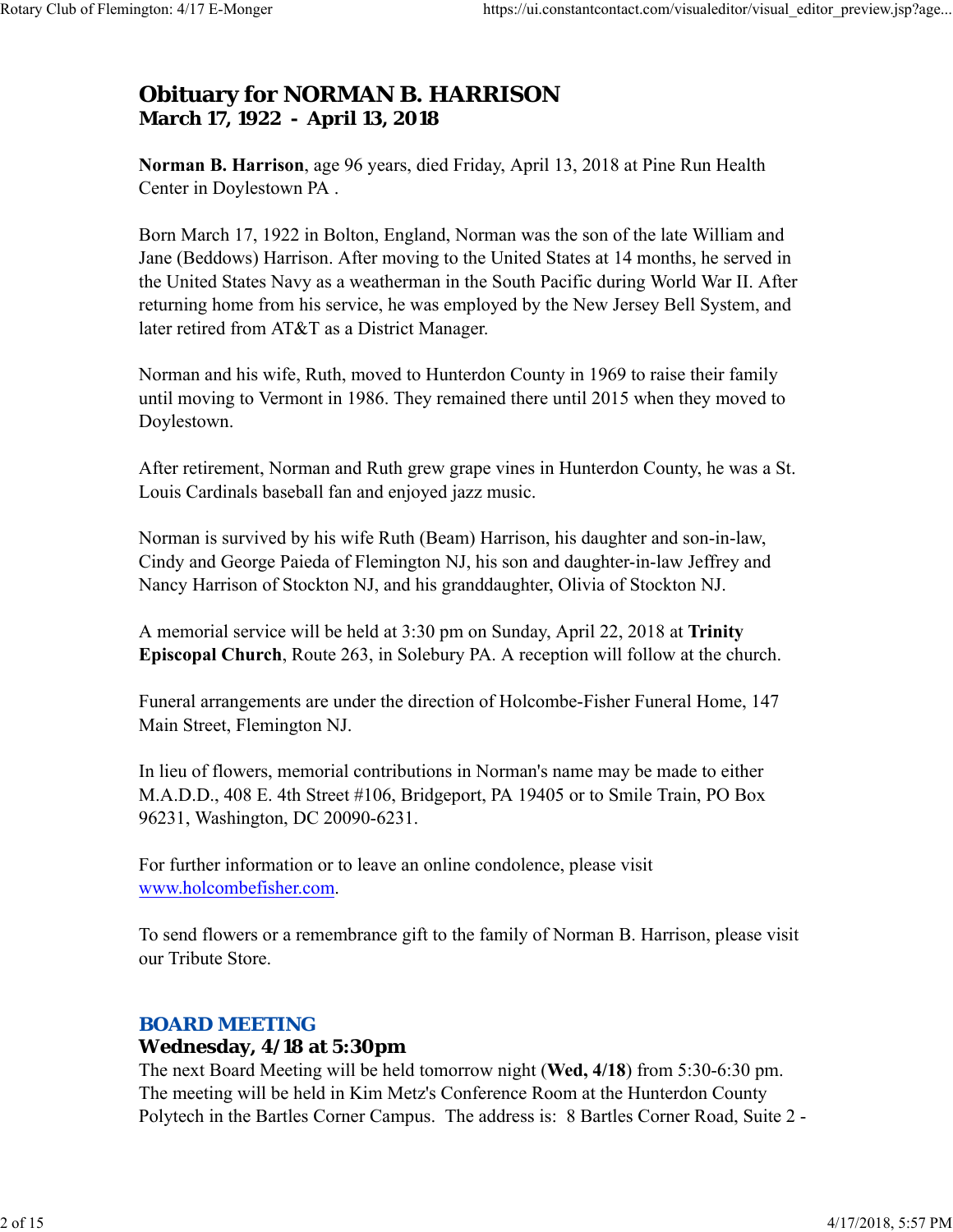Flemington, NJ 08822. General Directions are: Go North on Route 31 and pass through the BJ's & HMC traffic light. Take a right at the next traffic light onto Bartles Corner Road. Take the first right onto Leisure Court at the Bartles Corner Commercial complex. Take the second drive on the right. Go to the very end of the building. Park and enter there. Kim's office is located there.

## *BEERFEST COMMITTEE MEETING*

#### **Wed, 4/18 at 6:30pm**

Ira has called a BeerFest meeting in Kim's Conference Room immediately following the Board Meeting at the Hunterdon County Polytech in the Bartles Corner Campus. See above for the directions and address.



## *Proposed OFFICERS & BOARD MEMBERS for the 2018-2019 Flemington Rotary Year* **Presented by President, Kim Metz**

At the 4/4/2018 Club Meeting, President Kim presented the proposed slate of Officers & Board members for the upcoming 2018-2019 Flemington Rotary year. As a reminder, the Flemington Rotary calendar year runs from July 1st through June 30th.

Kim will continue sharing this proposed slate at the regular club meetings for the next two weeks. If anyone else is interested in serving, please let Kim or Nik know. Nominations from the floor will be considered.

The proposed slate will be officially presented at the **Wed, April 18** noon lunch meeting for vote by club majority. All members are requested to attend the 4/18/2018 meeting to be present for the vote. After the vote by the club, the proposed slate will be discussed for approval at the evening Board Meeting on Wed, April 18 at 5:30pm.

The proposed slate is as follows:

| Troposta blait of 2010-2017 INCOP Officers & Doard McMocrs |                                 |  |
|------------------------------------------------------------|---------------------------------|--|
| Club President                                             | <b>Nikolaos Kritharis (Nik)</b> |  |
| President-Elect                                            | Ann del Campo                   |  |
| Secretary                                                  | <b>Kyle Fogarty</b>             |  |
| Treasurer, General                                         | <b>Terry Ownes</b>              |  |
| Treasurer, Lunch                                           | <b>Ken Skowronek</b>            |  |
|                                                            |                                 |  |

# **Proposed Slate of 2018-2019 RCOF Officers & Board Members**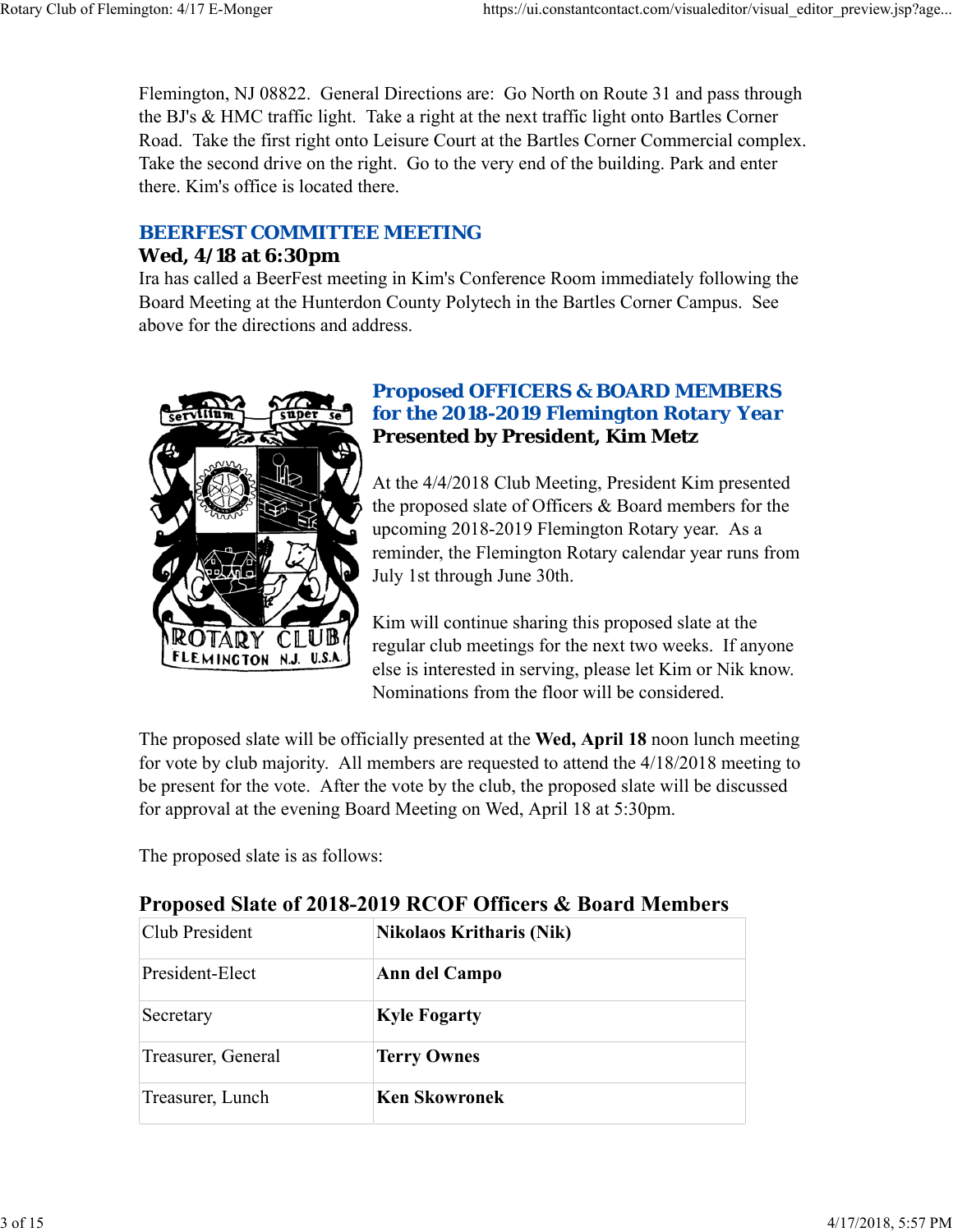| Board Member | <b>D.J. Wright</b> (Immediate Past President) |
|--------------|-----------------------------------------------|
| Board Member | <b>Sandy Clark</b>                            |



## *GIFT of LIFE NJ Fundraiser*

## **From Michael Townley District 7470**

Our new Distrcit 7470 is assisting with this year's Gift of Life NJ fundraiser. They have the perfect Mother's Day Gift to honor the special mothers in your life!

Your donation to help save the life of a mother's child will be recognized in a beautiful, personalized card delivered in time for Mother's Day. An example of the beautiful card can be seen here.

Imagine the joy on her face when she learns that such a thoughtful and appropriate gift was made in her honor. Imagine too, the grateful tears of desperate mothers who learn of your gift of life!

You may make as many gifts as you like online now at http://www.giftoflifenj.org /mothers-day-fundraiser/.

PLEASE, help us promote this beautiful idea by forwarding this email to your friends and family. Tell them this cause is important to you, and that you hope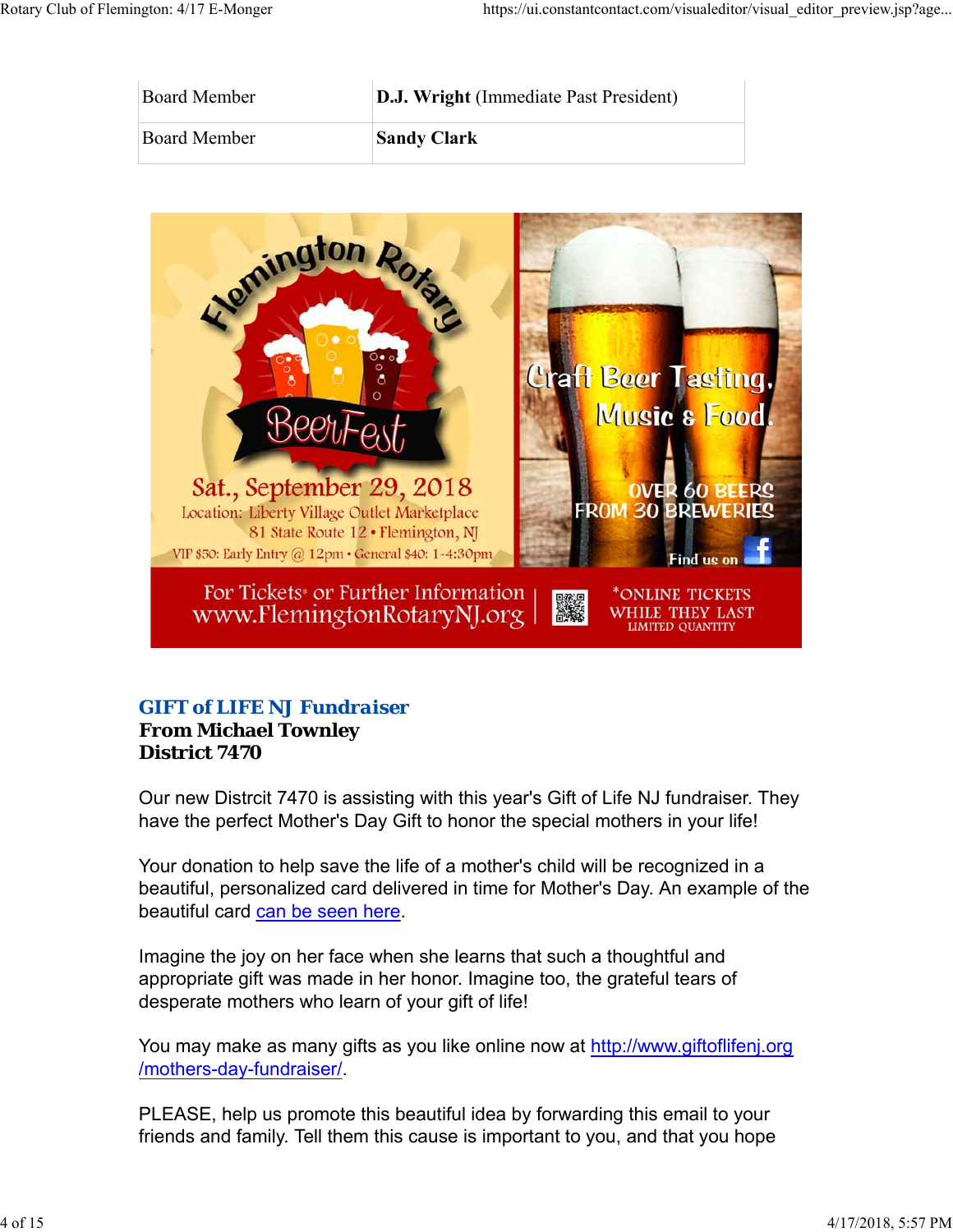they'll support it.

From the many grateful mothers and their children who will be touched by your generous, thoughtful gift, we offer our humble but heartfelt "thank you."

Gift of Life NJ, Inc. www.giftoflifenj.org www.facebook.com/giftoflifenj

Michael Townley Secretary7510@rotarynj.org

## *RIDES for JOHN ZULLO* **From Sandy Clark Updated 4/17/2018**

The following is an updated schedule for driving John Zullo to Wednesday Rotary meetings during the next several weeks. This will be revised as necessary in each weekly E-Monger. Scheduled drivers should contact Sandy Clark at least 24 hours before the Wednesday meeting if they are unable to drive. At the same time, John will call the scheduled driver at least a day in advance if he does not plan to attend the meeting.

## **Schedule of Drivers for John Zullo**:

- Apr. 18 No Ride
- Apr. 25 No Ride
- May 2 Terry Martin
- May 9 Harry Mazujian
- May 16 Dick Stothoff
- May 23 Ken Skowronek
- May 30 Sandy Clark
- June 6 Terry Martin
- June 13 Harry Mazujian
- June 20 Dick Stothoff
- June 27 Ken Skowronek



*RCOF Meeting Location Change* **AL FRESCO's** 100 Reaville Avenue - Flemington, NJ **Beginning Wed, April 11**

At the Wednesday, March 14<sup>th</sup> club meeting, the club

members voted to change the location of our weekly club meetings to Al Fresco's. Al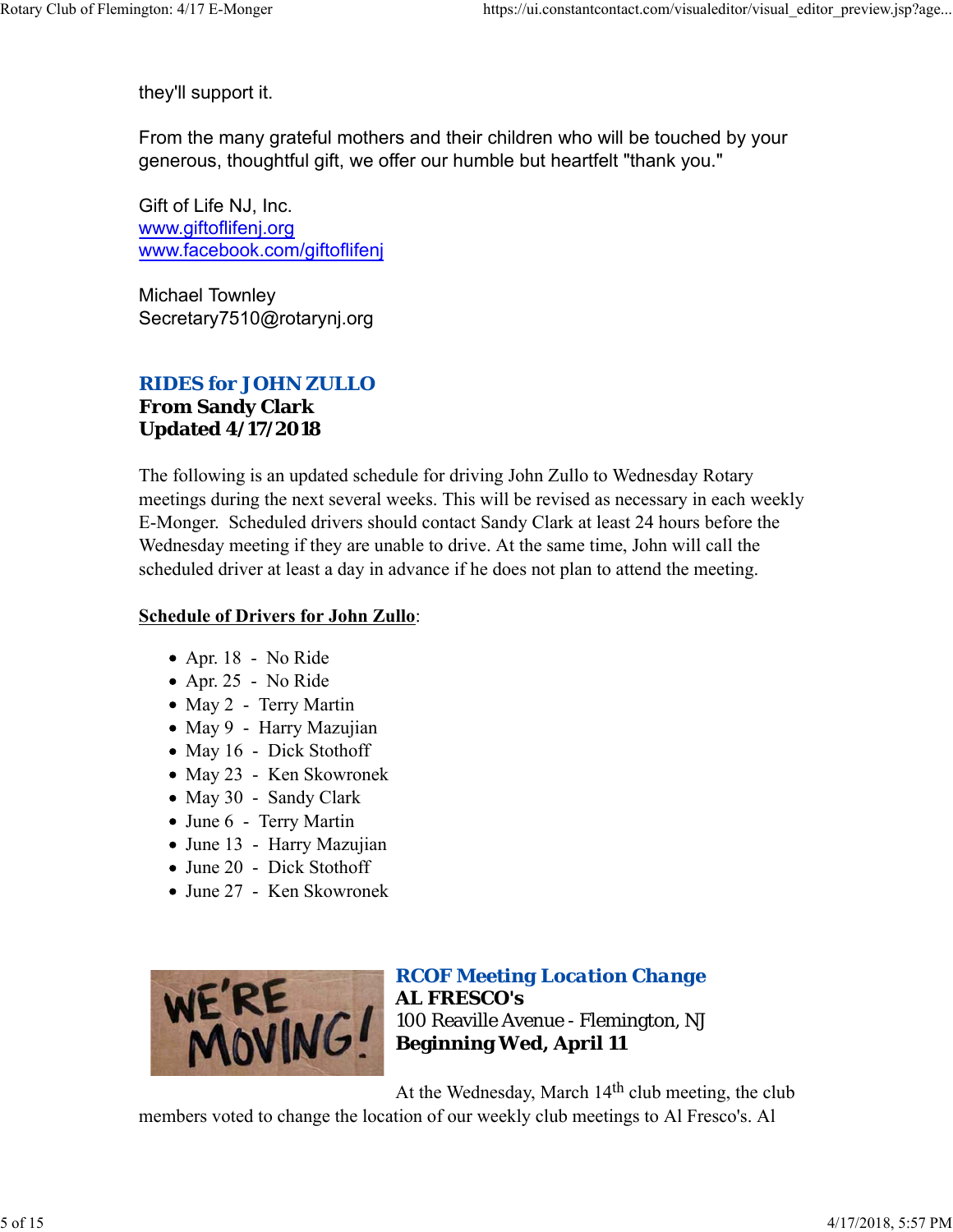Fresco's is a restaurant located in The Shoppes at Flemington. As a follow-up to the club vote, the board approved the change in venue on Thursday, March 22nd.

Our last two meetings at Copper Hill will be on Wed, 3/28 and Wed, 4/4. **Our first meeting at Al Fresco's will be on Wed, 4/11**.

As Kim has shared, the decision to leave Copper Hill was not from being upset or unhappy with them. To the contrary, Copper Hill has been an excellent venue and we will very likely go back for large functions. They always went out of their way to take care of us and have been a fantastic venue for our weekly meeting programs. The decision was primarily due to the cost of having our meetings at Copper Hill.

Looking at it only financially, Copper Hill charged \$14 per person for a minimum of 28 people. This cost us \$392 per meeting. Recently, Copper Hill changed to charging us \$15 per person for a minimum of 24 people. This reduced the cost to \$360 per meeting.

However, we continued to lose money each week. Kim did an analysis of the weekly meeting attendance back to July 1, 2017. Looking at both the member & guest combined attendance, we averaged 19 people at each meeting.

Al Fresco's will be charging us \$14 per person for our actual head count. Based on an average attendance of 19 people, that reduces our meeting costs to \$266 per meeting. Here are some quick highlights:

- Copper Hill costs are 24 people x  $$15pp \times 52$  weeks =  $$18,720$ .
- Al Fresco's costs will be based on our actual head count. But assuming we average 19 people (and not less), Al Fresco's cost is 19 people x \$14pp x 52 weeks = \$13,832.
- Therefore, moving meetings to Al Fresco's has a potential yearly savings of **\$4,888**.

If we have days of lower attendance (based on weather, summer vacations or other impact), then our savings will be even greater.

Kim noted that these savings can be better spent for member social events, special meetings or other functions directly benefiting the members.

Al Fresco's is willing to have us whatever number of weeks we would like. So down the road, we could decide to hold one weekly meeting a month elsewhere, just to change it up or as needed. Therefore, Al Fresco's also provides us with much more flexibility with our meetings.

We know there may be a few members that are not happy with the change of meeting venue, but we hope you understand the reasoning behind the change. We just could not continue operating at a financial loss each week.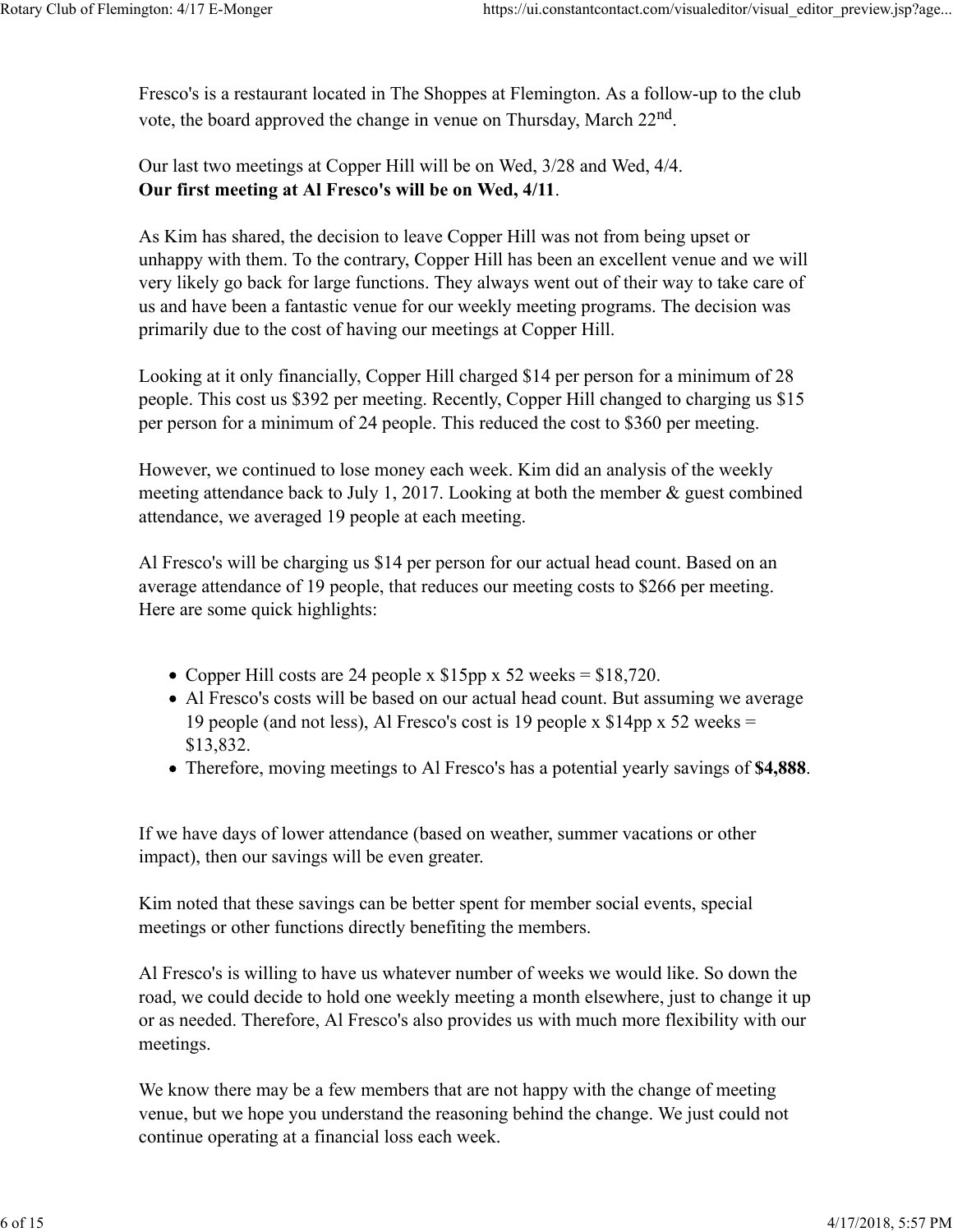If anyone has any questions, comments or feedback, please contact Kim at ClubPresident@FlemingtonRotaryNJ.org.

Thank you for understanding.

#### *CLUB ASSEMBLY for District 7475*

**Monday, April 23** at **3pm** Bridgewater Marriot Hotel

The first-ever District Training Assembly for District 7475, which is the combination of 7470 and 7510, will be held on Monday, April 23 at the Bridgewater Marriott Hotel. Sign in begins at 3pm and the program kicks off at 3:30pm. The cost is \$65 per Rotarian, which covers the cost of dinner. The registration deadline is April 18th.

## *Clinton Sunrise Rotary's Annual FISHING DERBY + Bicycle & Sewing Machine Collection* **Saturday, April 21** from **9am to 12noon**

Get Ready to Cast Your Lines as The Clinton Sunrise Rotary Annual Fishing Derby is just around the corner. Saturday, April 21, rain or shine at DeMott Pond. This is a FREE family event with registration from 8am-9am and fishing from 9am -12noon. The derby is open to youth 16 years old and under. DeMott Pond is located on Route 173 in Clinton, across the street and one block west of the Clinton Holiday Inn.

Rotary's DeMott Pond will be stocked with a variety of fish from Bass and Blue Gills to Catfish. Bait, bobbers and hooks will be supplied - just bring your own pole and chair. Prizes will be awarded for various categories, such as the First Catch, Biggest and Strangest catch, as well as Youngest Girl and Boy, who catch a fish on their own! Each Participant will receive a raffle ticket when they register for a door prize with drawings throughout the morning, so everyone goes home a winner.

Clinton Sunrise has partnered with Pedals For Progress and Sewing Peace. A collection of used bikes and sewing machines with a \$10.00 donation will be taken on sight during the event. For more information and a collection guide go to www.p4p.org.

This event could not be made possible without the support from the Community, who participate, and our sponsors; Argus Technologies, Market Pizza of Stockton, Shannon's, Hunterdon County Chief of Police Association, Hunterdon County Local PBA 188, The Arnold, Harris and Sandrian Family, Helen's Happy Tails, The Red Mill Museum Village, Shout Solutions, David Gansfuss Agency, Spruce Run Printing & Graphics, Yellow Dog Paddle, Rita's of Clinton, Winnewald Day Camp, Shenberger Insurance, Cruise Planners, Delaware Valley Septic, The Town Restaurant of Clinton, The YMCA, Les Hall and Associates, Riegel Credit Union and the Town of Clinton.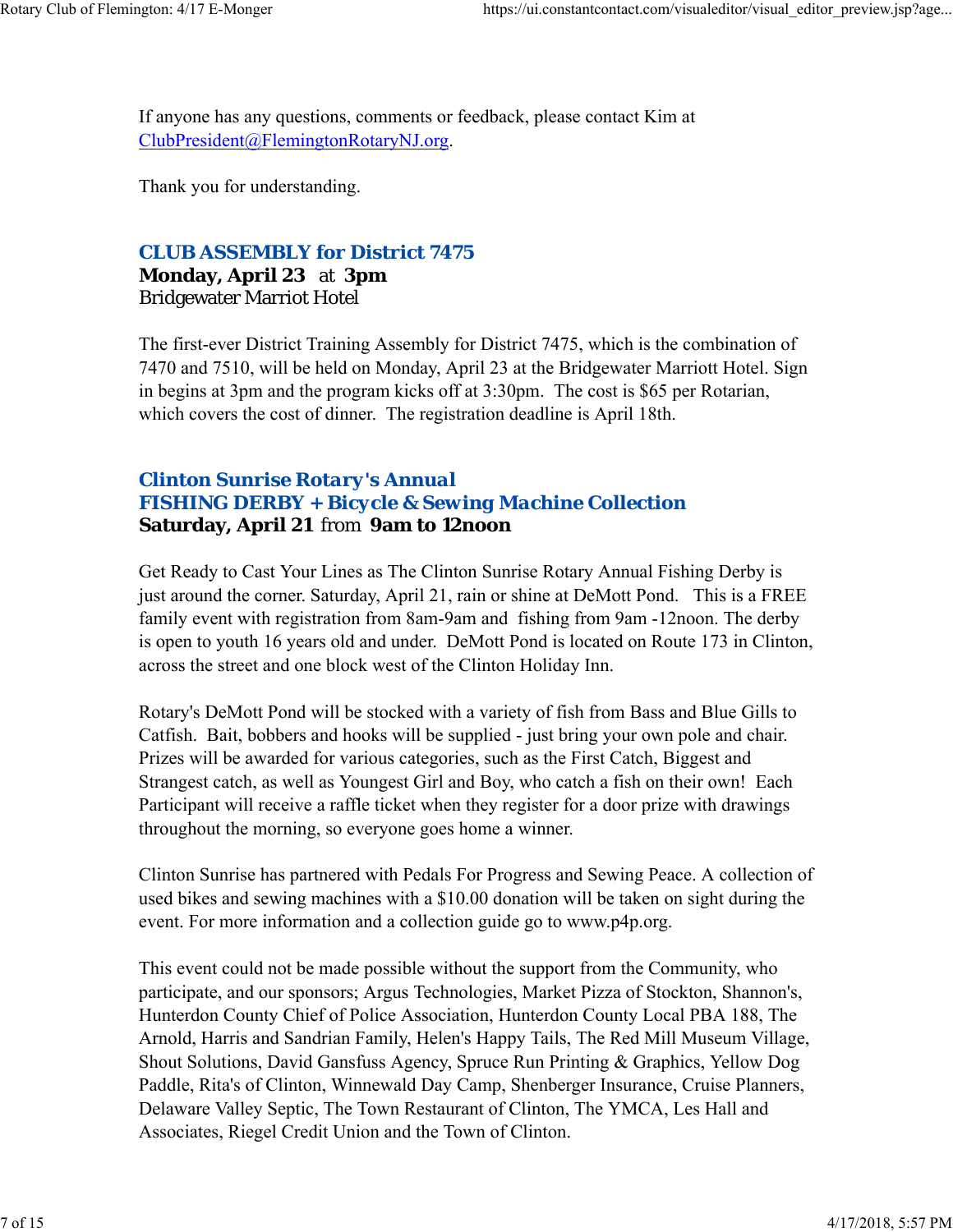The Annual Fishing Derby is held in memory of its Founder, Pete Pender, a long time resident and business owner.

Extend your fishing experience in Clinton and stay for The Red Mill Museum Village's "Fishing for History" Event after the Derby at 1pm. There will be a small pool where children will recover fish with a magnetic fishing pole, like at a carnival. Each fish will have a fun history and a Red Mill Counselor will interact and expand the story related to the information fished out. Registration will be day of at normal admission costs of \$10. It includes access to the grounds and buildings as well as the event. The museum is open at noon.

Rotary is made up of men and women of all ages who come together to make a difference in the world at large and in their community. The Clinton Sunrise Rotary also has the upcoming Sprintin Clinton and Rubber Ducky Race this July. For more information on the Derby and Rotary go to www.ClintonSunriseRotary.com.

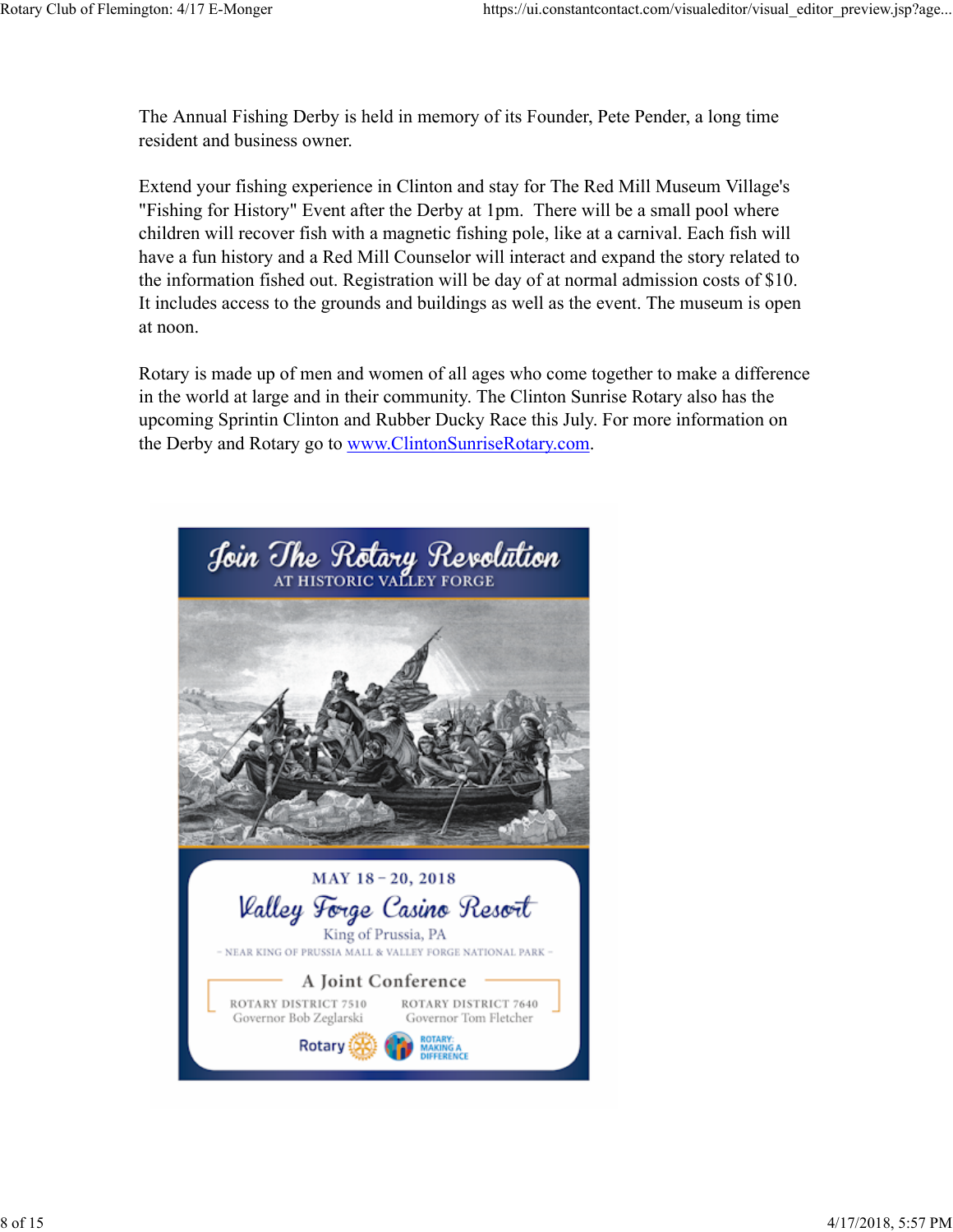

## *Rotary Districts 7510 & 7640 District Conference - "The Finale"* **Historic Valley Forge Casino Resort** Valley Forge, PA **May 18 - 20, 2018**

Save the date! Our Annual District Conference will be May 18-20, 2018. Enjoy a luxurious weekend at

the Valley Forge Casino Resort near King of Prussia Mall and Valley Forge National Park. This newly renovated hotel features a casino, entertainment, and fine dining.

This will be a joint conference between Districts 7510 and 7640 **and the last conference prior to our district consolidation**.

A finale is defined as the last part of a piece of music, a performance, or a public event, especially when it is particularly dramatic or exciting. the 2018 District Conference will be the "finale" conference of District 7510, and we intend to make it extremely dramatic and exciting.

So "Join the Rotary Revolution," Donna-Su and me at the Valley Forge Casino Resort for a spirited weekend at a luxury hotel and casino located near King of Prussia Mall and Valley Forge National Park. Check out our website, **jointherotaryrevolution.com**, for more details and updates. You can even register for the conference there!

We intend to surprise, the likes of which has not been seen since the Battle of Trenton.

Enlist now! Be part of the Grand Finale! We hope to see you there! District Governor Bob and Donna-Su Zeglarski



#### *Follow US on Facebook*

The Rotary Club of Flemington is on Facebook with two (2) different Facebook pages! One page is for all information about the Rotary Club of Flemington. The second page is

dedicated to the BeerFest event. Click the links below to access our Facebook pages:

- Rotary Club of Flemington, NJ
- Flemington Rotary BeerFest



*The Flemington Rotary MEMBER DIRECTORY Is Updated on the Website*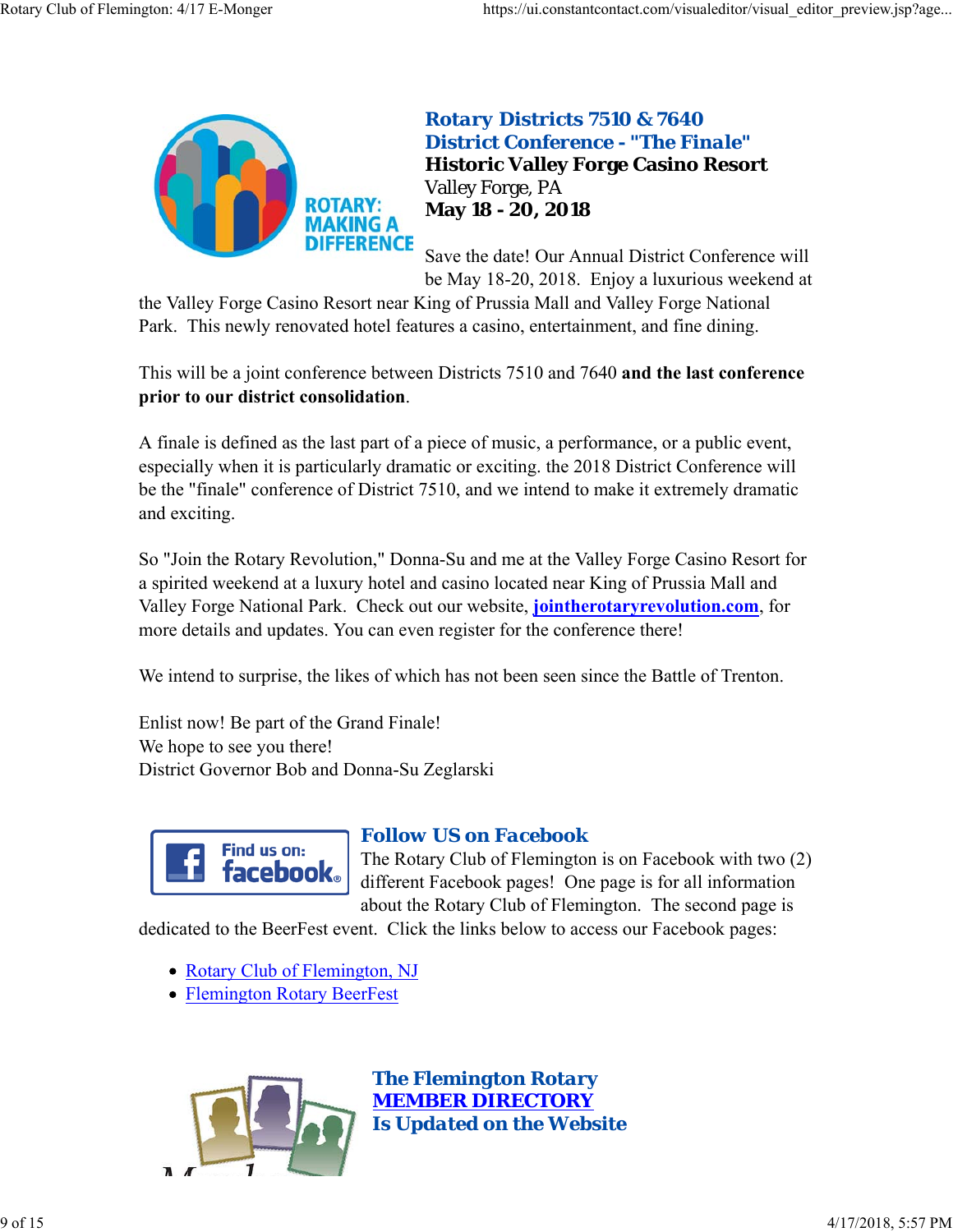A PDF copy of the Club Directory kept on the club website, located on the password protected "**Members Only**" page. To access this, simply goto **www.FlemingtonRotaryNJ.org** and click on "Members Only" in the upper left. The page is password protected. If you do not have the password, simply email us and request it.

If you see any updates that need to be made (a change of address, email, phone number, something is not listed correctly, etc.), please email Sandy Clark and request any changes to be made. **Click Here** to generate an email to Sandy.



## *SPEAKERS & PROGRAMS BEING SOUGHT*

**Jeff Moore**, our new Program Chair, is looking for some ideas for upcoming meeting programs and speakers. If you have any leads, please pass them onto Jeff, who will follow-up to schedule the speaker.

**Click here** to generate an email directly to Jeff.



As you know, the Rotary Club of Flemington is a member of the H.C. Chamber of Commerce. This enables all Rotarians the ability to attend a Chamber function as a "member". If someone asks you what your business is, you would explain that you are a member representing the Rotary Club of Flemington. **Click Here** to visit the Chamber website for a listing of upcoming events.

#### *ROTARY DISTRICT 7510 NEWS*

**Click Here** to read the current news from our Rotary District 7510.

## *UPCOMING DATES TO NOTE:*

Wed, 4/18: Karen Widico: Flemington Rotary Service Action Committee (S.A.C.). Wed, 4/25: TBA.

Wed, 5/02: TBA. Wed, 5/09: TBA. Wed, 5/16: TBA. Wed, 5/23: TBA. Wed, 5/30: TBA.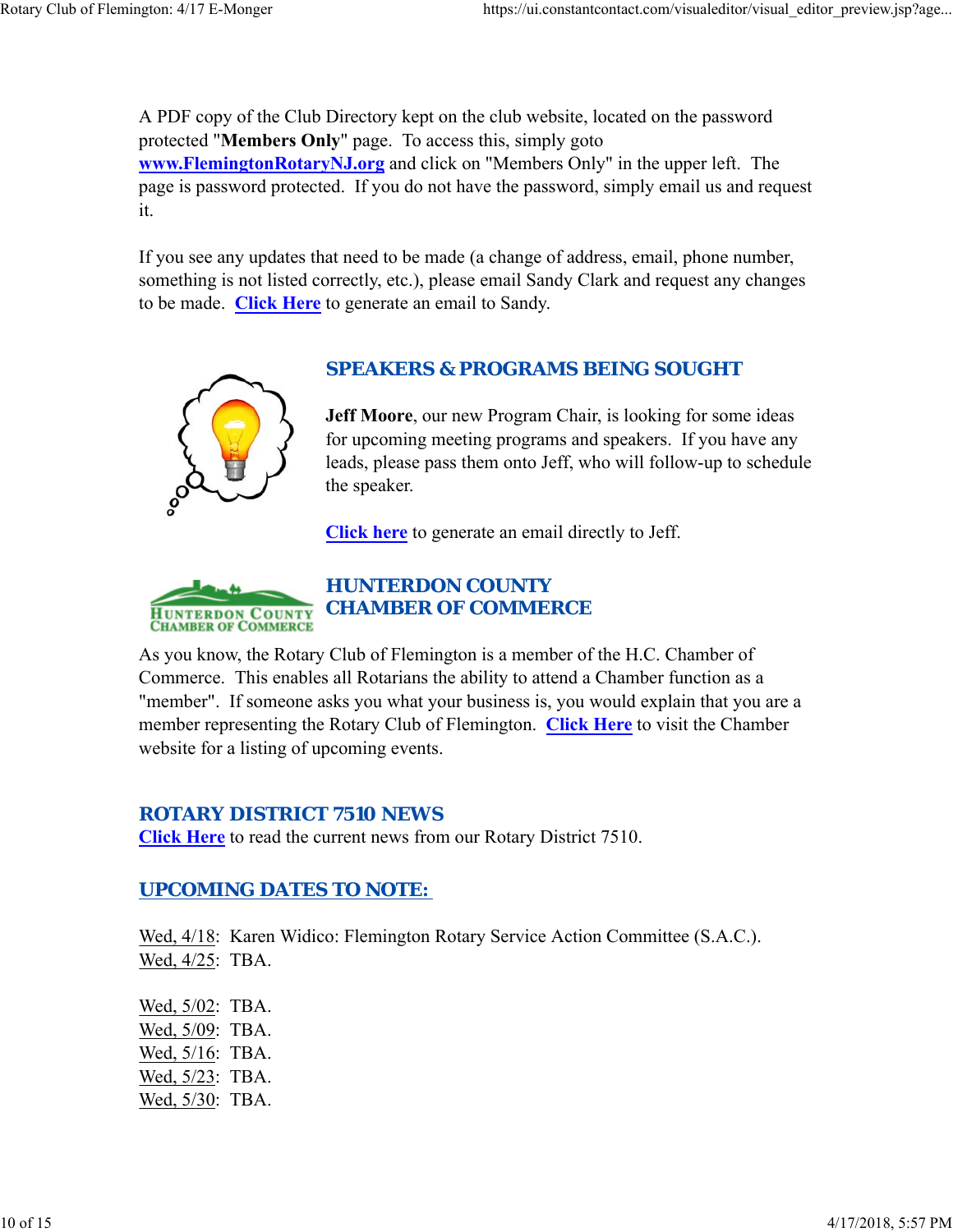Next RCOF Board Meeting: Wed, 4/18 at 5:30 PM (Usually the 3<sup>rd</sup> Wed). **Next BeerFest Meeting:** Wed, 4/18 at 6:30 PM (Usually the 3<sup>rd</sup> Wed). Next Membership Meeting: Wed, 5/9 at 1:30 PM (Usually the 2<sup>nd</sup> Wed).

#### **Upcoming RCOF Club Events, Fundraisers, Fellowship Events, Etc**.:

TBA (Sat): Pedals for Progress Collection 9/29 (Sat): Flemington Rotary BeerFest

#### **Rotary District 7510 Events & Functions:**

To Be Announced.

#### *COMMITTEE LIST:*

**Click Here** to download the listing of all current Club Committee's and its members.

#### *"MEMBERS ONLY" WEBSITE:*

## **Click Here for the Members Only section of the website to find:**

- 1) The "Membership Proposal Form" to propose a new member.
- 2) New Member Information.
- 3) An Online Copy of the Club Membership Directory.
- 4) A Link to All Photos Albums of the Club.

#### *ROTARY WEBSITE LINKS:*

Rotary International: **www.Rotary.org** Rotary District 7510: **www.RotaryNJ.org**

#### *NEARBY ROTARY CLUB MEETINGS:*

As A Rotarian, you are Welcome to attend a Rotary Club meeting anywhere in the world. Click here for the Rotary Club Locator App. Or see below for some local meetings:

#### Mondays

**Lambertville/New Hope** (6:30 pm) - Lambertville Station Restaurant; 11 Bridge Street, Lambertville NJ 08530

**Piscataway** (12:15 pm) - Radisson Hotel; 21 Kingsbridge Road, Piscataway, NJ 08854

#### Tuesdays

**Whitehouse** (12:15 pm) - Max's 22; 456 Route 22 West, Whitehouse Station, NJ 08889 **Princeton** (12:15 pm) - The Nassau Club; 6 Mercer Street, Princeton, NJ 08540 **Bridgewater-Bound Brook** (12:15 pm) - Arbor Glenn; 100 Monroe St, Bridgewater 08807

#### Wednesdays

**Branchburg Township** (7:30 am): Stoney Brook Grille; 1285 Route 28, North Branch, NJ 08876

**Flemington** (12:15pm): Copper Hill Country Club; 100 Copper Hill Road, Ringoes, NJ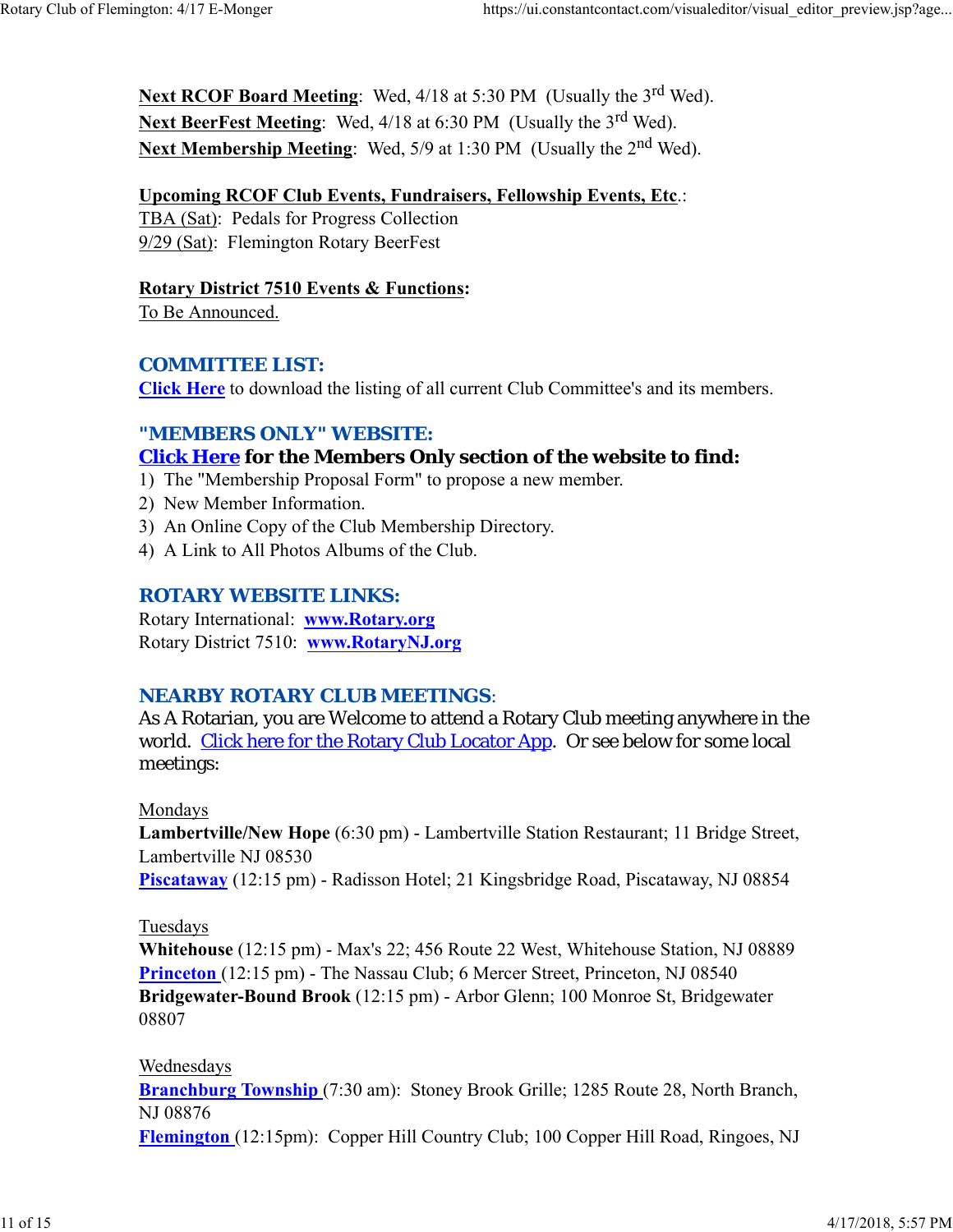#### 08851

**Hillsborough Township** (6:15 pm): Pheasant's Landing; 311 Amwell Road (Rt. 514), Hillsborough, NJ 08844

#### Thursdays

**Clinton Sunrise** (7:30 am): Clinton Fire Department; New Street, Clinton, NJ 08809 **Somerville/Bridgewater** (12:15 pm): Bridgewater Manor; 1251 US Highway 202/206, Bridgewater, NJ 08807

**Trenton** (12:15 pm): Freddie's Tavern; 12 Railroad Avenue, West Trenton, NJ 08628

#### Fridays

**North Hunterdon** (12:15 pm): Beaver Brook County Club; 25 County Club Drive, Annandale, NJ 08801 **Princeton Corridor** (12:15pm): Hyatt Regency; 102 Carnegie Center, Rt. 1 North, Princeton, NJ 08540

#### eClub

**Rotary eClub of Hunterdon Horizon**: View website for meetings or online makeups.

# RI President's Call for Action in **2017-2018**: **"Rotary: Making a Difference" Rotary Club of Flemington - Our 94th Year**

Founded October 3, 1923 \* Charter #1529 \* District 7510

| Club President                                               | <b>Kim Metz</b>                                        |  |  |  |  |
|--------------------------------------------------------------|--------------------------------------------------------|--|--|--|--|
| President-Elect                                              | **Open**                                               |  |  |  |  |
| Secretary                                                    | <b>Kyle Fogarty</b>                                    |  |  |  |  |
| Treasurer, General                                           | <b>Nik Kritharis</b>                                   |  |  |  |  |
| Treasurer, Lunch                                             | <b>Ken Skowronek</b>                                   |  |  |  |  |
| <b>Board Member</b>                                          | <b>D.J. Wright</b> (immediate Past-President)          |  |  |  |  |
| <b>Board Member</b>                                          | <b>Sandy Clark</b>                                     |  |  |  |  |
| <b>Board Member</b>                                          | <b>Joe Ziegler</b>                                     |  |  |  |  |
| Sergeant-at-Arms                                             | Ann del Campo                                          |  |  |  |  |
| R.I. President                                               | Ian H.S. Riseley (Sandringham, Victoria,<br>Australia) |  |  |  |  |
| District Governor (DG)                                       | Bob Zeglarski (Roselle-Rosselle Park)                  |  |  |  |  |
| District Governor Elect (DGE)                                | <b>John Shockley</b> (Hillsborough)                    |  |  |  |  |
| District Governor Nomimee (DGN)                              | <b>Ann Walko</b> (Watchung-Warren)                     |  |  |  |  |
| <b>Assistant District Governor (ADG)</b>                     | <b>Albert Varga</b> (Lambertville-New Hope)            |  |  |  |  |
| Club Meetings: Wednesday, 12:15 pm, Copper Hill Country Club |                                                        |  |  |  |  |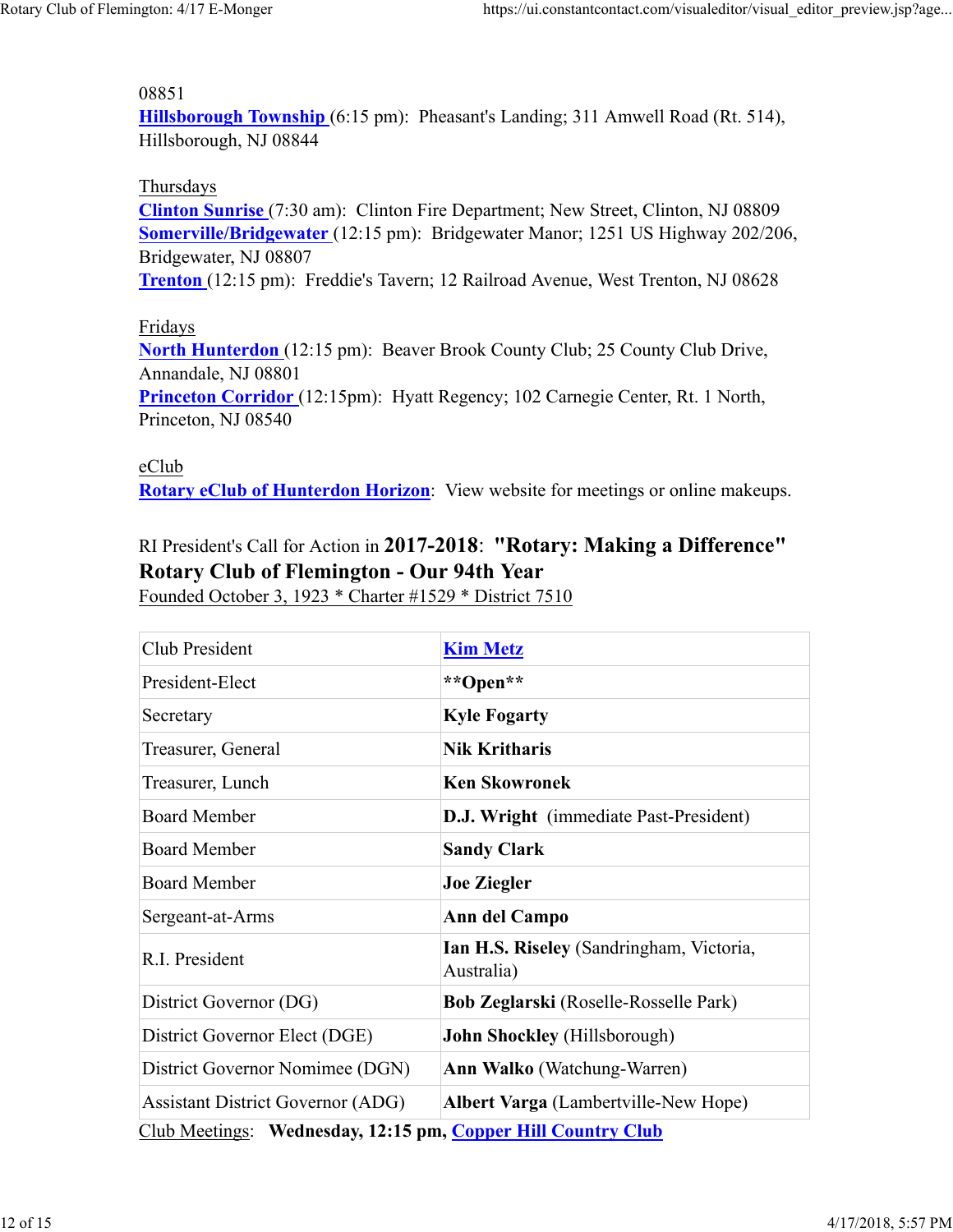100 Copper Hill Road, Ringoes 08551



**MISSION STATEMENT:** The mission of Rotary International is to assist and guide Rotarians and Rotary clubs to accomplish the Object of Rotary to ensure Rotary's continuing relevance and to help build a better world, emphasizing service activities by individuals and groups that enhance the quality of life and human dignity, encouraging high ethical standards, and creating greater understanding among all people to advance the search for peace in the world.

**THE OBJECT OF ROTARY:** The object of Rotary is to encourage and foster the ideal of service as a basis of worthy enterprise and, in particular, to encourage and foster:

**1st**: The development of acquaintance as an opportunity for service;

**2nd**: High ethical standards in business and professions, the recognition of the worthiness of all useful occupations, and the dignifying of each Rotarian's occupation as an opportunity to serve society;

**3rd**: The application of the ideal of service in each Rotarian's personal, business and community life;

**4th**: The advancement of international understanding, goodwill, and peace through a world fellowship of business and professional persons united in the ideal of service.

**THE 4-WAY TEST:** "Of the things we think, say or do:

- **1st**: Is it the Truth?
- 2<sup>nd</sup>: Is it Fair to all concerned?
- **3rd**: Will it build goodwill and better friendships?
- **4th**: Will it be beneficial to all concerned?"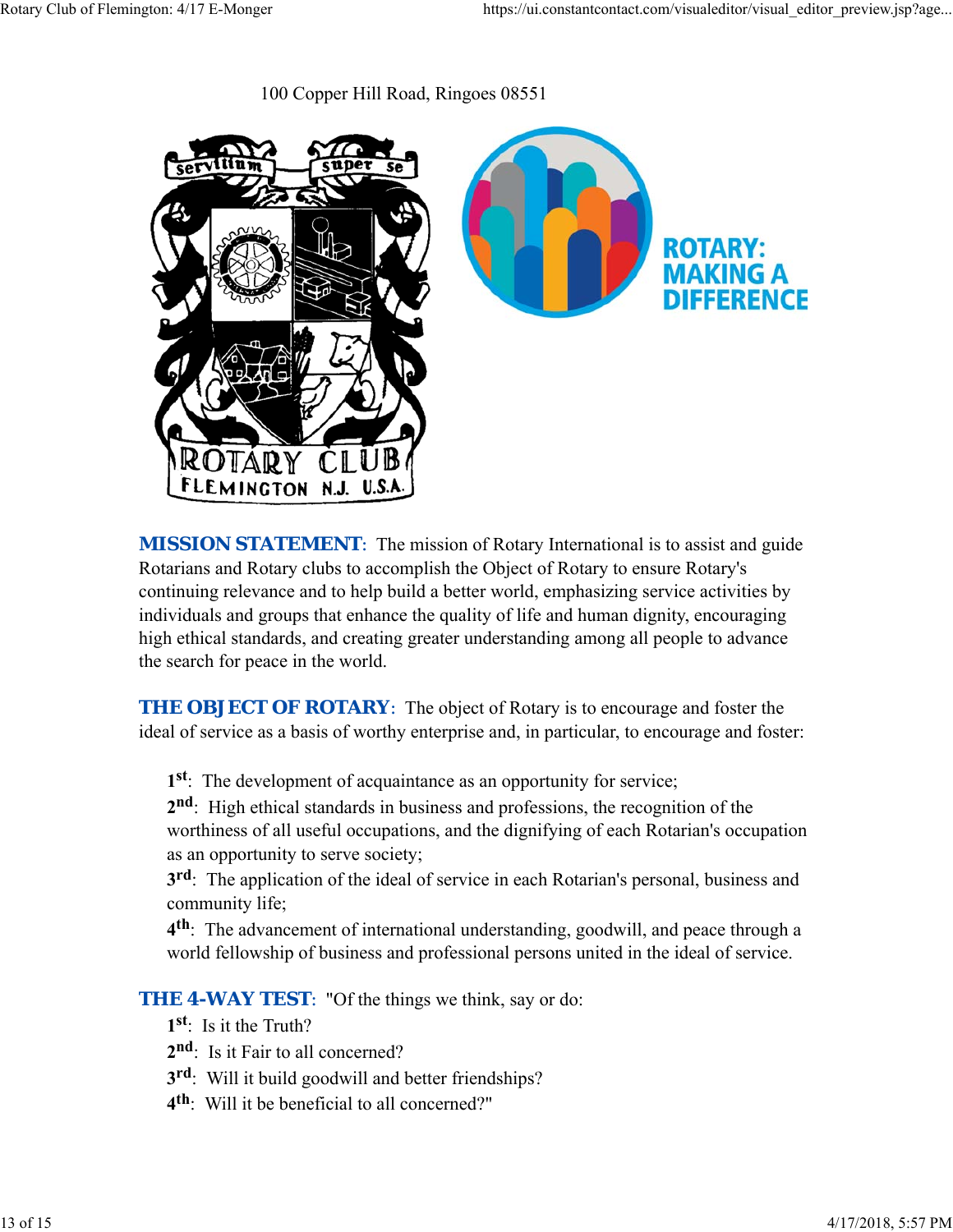## *ROTARY's AVENUE'S OF SERVICE*:

**1)** Through **Club Service**, we have fun, build lasting friendships, and make sure that our club runs well.

**2)** Through **Vocational Service**, we volunteer our professional skills to serve others and promote integrity in everything we do.

**3)** Through **Community Service**, we address local needs and work with our community to bring lasting improvements.

**4)** Through **International Service**, we meet humanitarian needs around the globe and promote world understanding and peace.

**5)** Through **Youth Service**, we work with young people to help them become the next generation of leaders, visionaries, and peacemakers.

# Current Number of Members: 37 Rotarian Member Since **Classification** Bohler, Herbert C. (Herb) 1977 Specialty Advertising Chittenden, Robert L. (Bob) 2003 M.E.F.P. Consulting Engineering

# **2017-2018 CLUB MEMBER ROSTER Rotary Club of Flemington, NJ**

| OMINGHUGH, INODGIL L. (DOD)       | zuuu | ועו.∟.ו .ר. ∪טווסטונוווען ∟וועוווסכווווע |
|-----------------------------------|------|------------------------------------------|
| Clark, Arthur L. (Sandy)          | 1987 | Printing                                 |
| Davidson, James G. (Jim)          | 2002 | <b>Rubber Products</b>                   |
| del Campo, Ann                    | 2016 | <b>Scientist &amp; Farmer</b>            |
| Ferrari, Frederick J. (Fred)      | 1964 | Orthodontia                              |
| Fisher, Charles H. (Charlie)      | 1961 | <b>Funeral Services</b>                  |
| Fisher, Thomas H. (Tom)           | 2012 | Property & Casualty Insurance            |
| Fogarty, Kyle M.                  | 2017 | <b>Financial Advisor</b>                 |
| Harrison, Jeffrey (Jeff)          | 1996 | Psychotherapy                            |
| <b>Hyatt, Frederic D. (Fred)</b>  | 2017 | <b>Retired - Aerospace</b>               |
| Kamnitsis, Christopher P. (Chris) | 2001 | <b>Financial Planning</b>                |
| Kritharis, Nikolaos (Nik)         | 2016 | Dentistry                                |
| Liebross, Ira                     | 1997 | <b>Family Medicine</b>                   |
| Loew, Darren                      | 2002 | <b>Orthodontics</b>                      |
| Martin, Teresa (Terry)            | 1993 | Solid Waste/Recycling                    |
| Mazujian, Harry                   | 2004 | Clergy                                   |
| McWilliams, Nancy                 | 1992 | Psychotherapy                            |
| Metz, Kim                         | 2007 | <b>Technical Education</b>               |
| <b>Moore, Jeffrey (Jeff)</b>      | 2018 | <b>Education - Secondary</b>             |
| Muller, George D.                 | 1964 | <b>Cut Glass Manufacturing</b>           |
| Newland, Robert D. (Bob)          | 1998 | Insurance                                |
| Ownes, Terry M.                   | 1987 | <b>Floor Covering</b>                    |
| Phelan, Christopher J. (Chris)    | 2009 | <b>Chamber Of Commerce</b>               |
| Randolph, R. Wayne                | 1982 | <b>Veterinary Medicine</b>               |
|                                   |      |                                          |